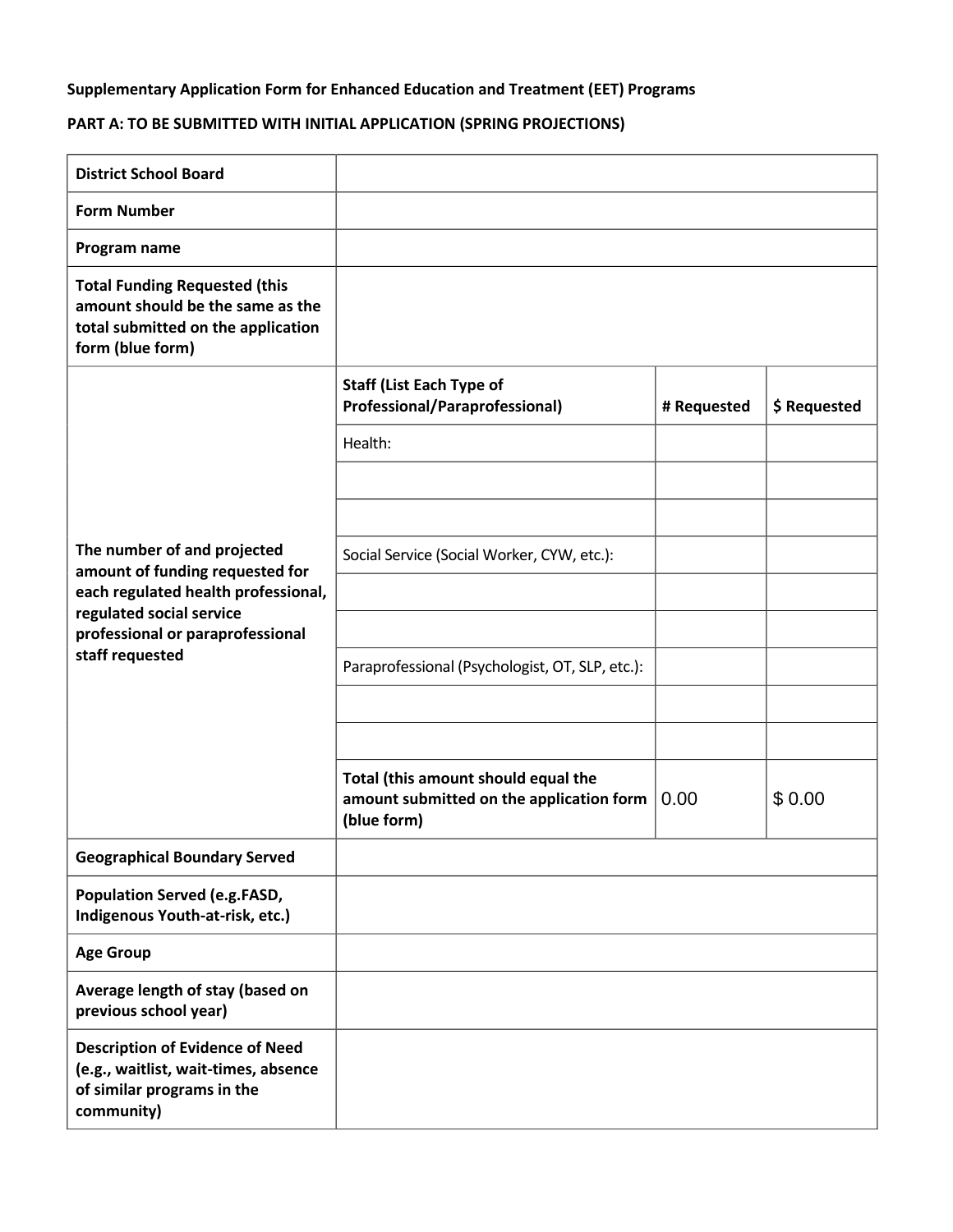## **PART B: TO BE SUBMITTED WITH OCTOBER SUBMISSION**

**Review of Previous School Year Program** 

|                                                | Program Summary: Provide a brief description of how the program model is being delivered and how the<br>education and care/treatment components are provided. |
|------------------------------------------------|---------------------------------------------------------------------------------------------------------------------------------------------------------------|
|                                                |                                                                                                                                                               |
|                                                |                                                                                                                                                               |
|                                                |                                                                                                                                                               |
|                                                |                                                                                                                                                               |
|                                                |                                                                                                                                                               |
|                                                | How is your program supported by or based on current research?                                                                                                |
|                                                |                                                                                                                                                               |
|                                                |                                                                                                                                                               |
|                                                |                                                                                                                                                               |
|                                                |                                                                                                                                                               |
|                                                |                                                                                                                                                               |
|                                                |                                                                                                                                                               |
| What are the intended outcomes of the program? |                                                                                                                                                               |
|                                                |                                                                                                                                                               |
|                                                |                                                                                                                                                               |
|                                                |                                                                                                                                                               |
|                                                |                                                                                                                                                               |
|                                                |                                                                                                                                                               |
|                                                |                                                                                                                                                               |
|                                                | What benefits has the program model had on student success outcomes and how do you know?                                                                      |
|                                                |                                                                                                                                                               |
|                                                |                                                                                                                                                               |
|                                                |                                                                                                                                                               |
|                                                |                                                                                                                                                               |
|                                                | What challenges or barriers have been experienced with the program model?                                                                                     |
|                                                |                                                                                                                                                               |
|                                                |                                                                                                                                                               |
|                                                |                                                                                                                                                               |
|                                                |                                                                                                                                                               |
|                                                | How has the program improved board/facility capacity to serve this student population?                                                                        |
|                                                |                                                                                                                                                               |
|                                                |                                                                                                                                                               |
|                                                |                                                                                                                                                               |
|                                                |                                                                                                                                                               |
|                                                |                                                                                                                                                               |